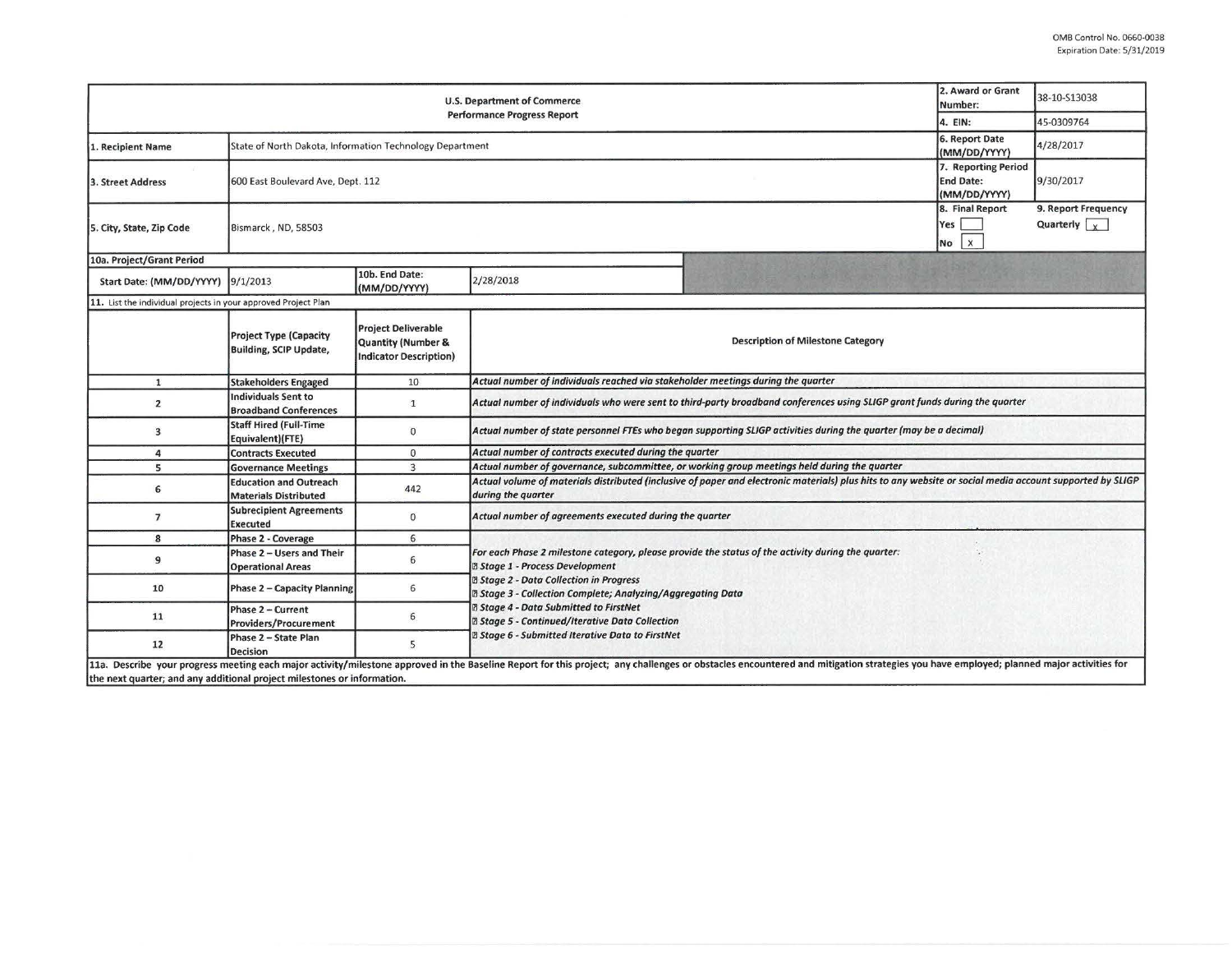Stakeholder Meetings - Convened four meetings on multiple dates with State Plan reviewers to discuss the proposed plan, collect comments on the documentation provided, and review inputs and recommendations to be submitted SPOC. Meeting dates included the following: July 10, 14, 21 and August 17.

Broadband Conferences - Attended the APCO Conference August 13-18. During the conference met with AT&T and FirstNet on multiple occassions regarding the draft State Plan. Also discussed emerging equipment and devices for u FirstNet network planned by vendors participating in the conference.

Staff Hires - No new hires this quarter.

Governance Meetings - Statewide Interoperabiltiy Executive Committee (SIEC) convened on two occassions and a SIEC Subcommittee meeting on one occassion to discuss FirstNet The Program Manager updated the committee on the s the federal program, reviewing the draft State Plan and obtaining recommendations from the governing body for consideration by the SPOC.

Education and Outreach - North Dakota experienced 442 visits to our ND FirstNet websites resulting in 270 unique page views.

Phase 2 Coverage - NO CHANGE. Iterative data submitted to FirstNet September 30, 2016 based on a call for optional submissions.

Phase 2 Users & Operational Areas - NO CHANGE. Iterative data submitted to First Net September 30, 2016 based on a call for optional submissions.

Phase 2 Current Providers/Procurement - NO CHANGE. Iterative data submitted to FirstNet September 30, 2016 based on a call for optional submissions.

Phase 2 State Plan Decision - ND FirstNet and the SPOC submitted comments on the draft plan from FirstNet and the FirstNet contractor. The final State Plan was submitted to the State of North Dakota in September 2017 and i **under review.** 

11b. If the project team anticipates requesting any changes to the approved Baseline Report in the next quarter, describe those below. Note that any substantive changes to the Baseline Report must be approved by the Depart Commerce before implementation.

The project team will be reviewing the overall approved budget for the remainder of the grant with the intent to assess shifting funds away from tasks underutizing funds toward additional personnel funding for key personne has not yet been made on the need to shift dollars.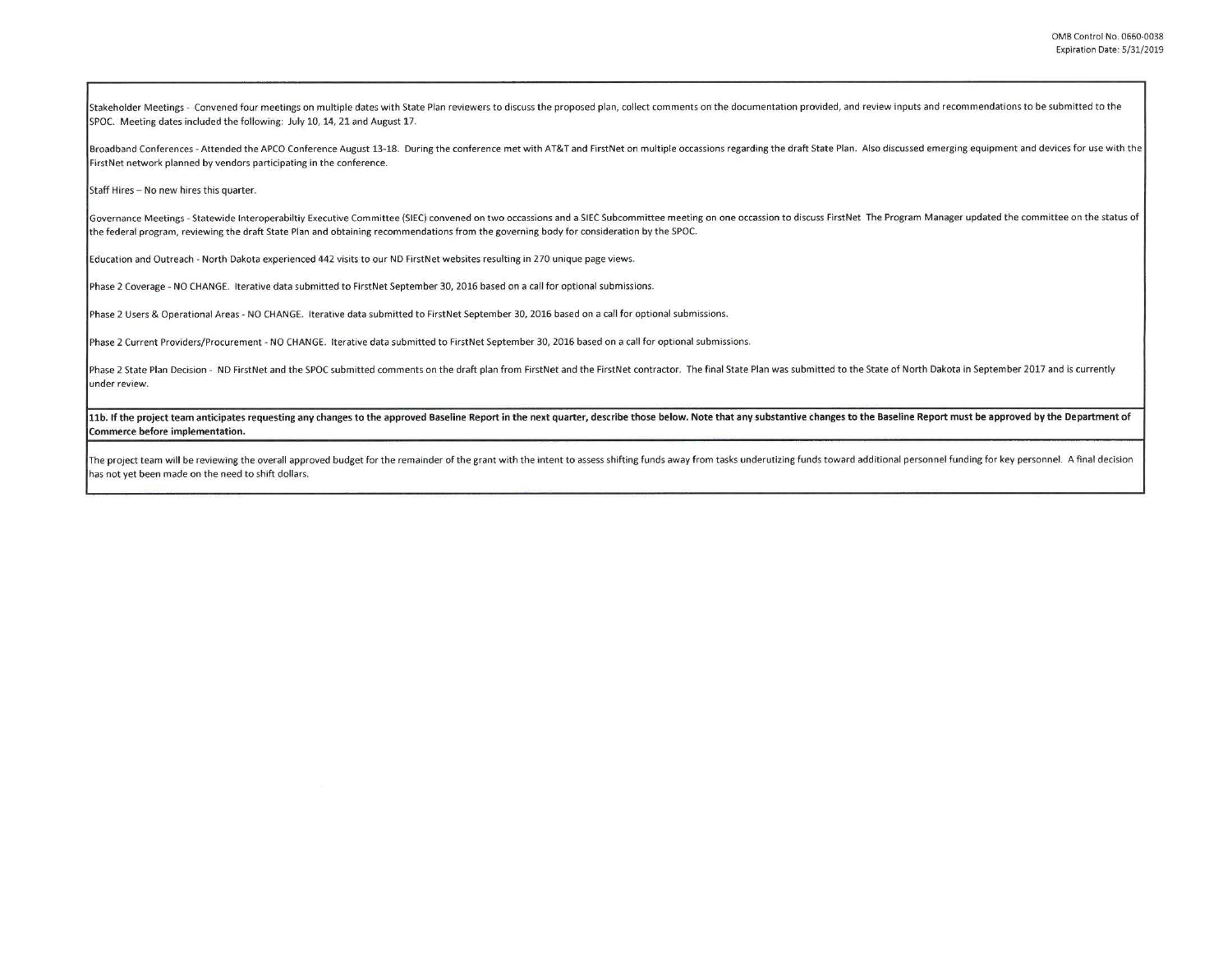Side of

11c. Provide any other information that would be useful to NTIA as it assesses this project's progress.

The State Plan review team and SIEC have all been provided access to the restricted version of the final state plan for North Dakota. Currently, the state team is meeting now and will prepare a recommendation for the SPOC the SPOCs recommendations to the Governor. We currently expect the Governor to make a decision not later than the due date.

**lld. Describe any success stories or best practices you have identified. Please be as specific as possible,** 

**12. Personnel** 

12a. If the project is not fully staffed, describe how any lack of staffing may impact the project's time line and when the project will be fully staffed.

| Job Title                                                                                                                              | FTE%                       |  | <b>Project (s) Assigned</b>                                                          |                      |                                      |                   |                 |                                                | Change                                   |
|----------------------------------------------------------------------------------------------------------------------------------------|----------------------------|--|--------------------------------------------------------------------------------------|----------------------|--------------------------------------|-------------------|-----------------|------------------------------------------------|------------------------------------------|
| Program Manager                                                                                                                        | 50                         |  | Development of program activites and oversight of Subcontractors                     |                      |                                      |                   |                 |                                                | No Change                                |
| <b>Project Sponsor</b>                                                                                                                 | 9                          |  | No Change<br>Oversight of Program Manager and Subrecipient, steering of project      |                      |                                      |                   |                 |                                                |                                          |
| <b>CIO</b>                                                                                                                             | $\mathbf{0}$               |  | Oversight of project, interface with Governor's Office                               |                      |                                      |                   |                 |                                                | No Change                                |
| CFO                                                                                                                                    | $\mathbf{0}$               |  | Oversight of financial planning, tracking, and reporting practices                   |                      |                                      |                   |                 |                                                | No Change                                |
| Accountant                                                                                                                             | $\Omega$                   |  | Execution of financial tracking, and reporting practices                             |                      |                                      |                   |                 | No Change                                      |                                          |
| <b>Project Management Specialist</b>                                                                                                   | 14                         |  | Management of project management processes                                           |                      |                                      |                   |                 |                                                | No Change                                |
| <b>Procurement Officer</b>                                                                                                             | $\mathbf{0}$               |  | Develop, implement, and oversight of contract for subrecipient services<br>No Change |                      |                                      |                   |                 |                                                |                                          |
| 13. Subcontracts (Vendors and/or Subrecipients)                                                                                        |                            |  |                                                                                      |                      |                                      |                   |                 |                                                |                                          |
| 13a. Subcontracts Table -- Include all subcontractors. The totals from this table must equal the "Subcontracts Total" in Question 14f. |                            |  |                                                                                      |                      |                                      |                   |                 |                                                |                                          |
| Name                                                                                                                                   | <b>Subcontract Purpose</b> |  | Type<br>(Vendor/Subrec.)                                                             | RFP/RFQ Issued (Y/N) | Contract<br><b>Executed</b><br>(Y/N) | <b>Start Date</b> | <b>End Date</b> | <b>Total Federal Funds</b><br><b>Allocated</b> | <b>Total Matching Funds</b><br>Allocated |
| Televate, LLC                                                                                                                          | <b>SLIGP Support</b>       |  | Vendor                                                                               | $\overline{ }$       | Y                                    | 10/15/2013        | 12/31/2018      | \$769,076                                      | \$0.00                                   |
| Agency MABU                                                                                                                            | Design report              |  | Vendor                                                                               | N                    | $\vee$                               | 4/1/2014          | 5/1/2014        | \$373.53                                       | \$0.00                                   |
|                                                                                                                                        |                            |  |                                                                                      |                      |                                      |                   |                 |                                                |                                          |
| 13b. Describe any challenges encountered with vendors and/or subrecipients.                                                            |                            |  |                                                                                      |                      |                                      |                   |                 |                                                |                                          |
|                                                                                                                                        |                            |  |                                                                                      |                      |                                      |                   |                 |                                                |                                          |